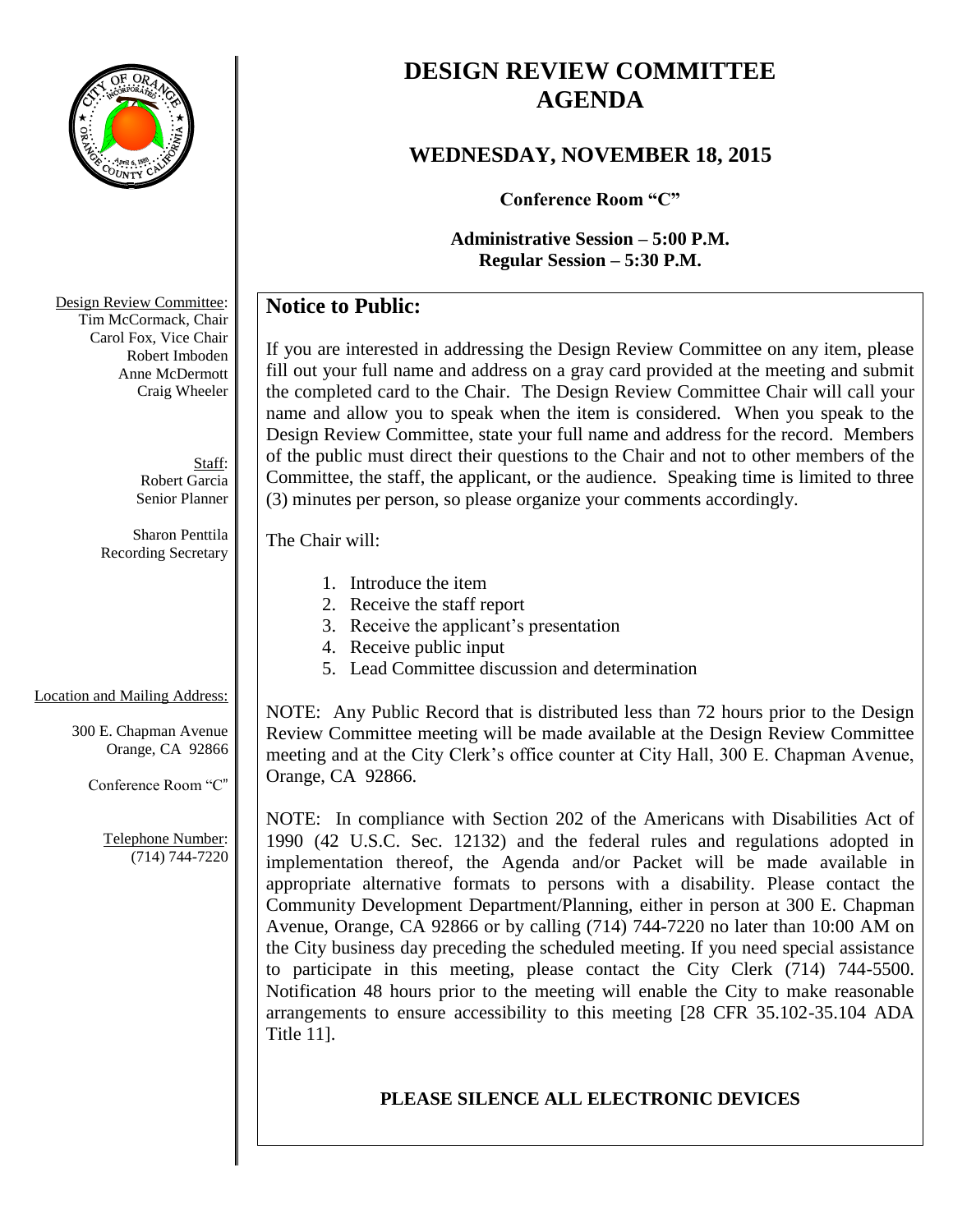The Committee holds an Administrative Session to receive general information from the staff and to conduct an initial review of Minutes of prior meetings. The Session is open to the public; however, no public testimony is taken and no decisions are made. Following the Administrative Session, the Regular Session will begin at 5:30 p.m.

- 1. Review of Agenda
- 2. Policy/Procedural Information
- 3. Review of Minutes: November 4, 2015

#### **Regular Session - 5:30 P.M.**

### CALL TO ORDER:

## ROLL CALL:

#### PUBLIC PARTICIPATION:

Opportunity for members of the public to address the Design Review Committee on matters not listed on the Agenda.

#### CONSENT ITEMS: (1) APPROVAL OF MINUTES: November 4, 2015

All matters that are listed above as Consent Items are considered to be routine by the Design Review Committee and will be enacted by one motion. There will be no separate discussion of said items unless members of the Design Review Committee, staff, or the public request specific items to be removed from the Consent Items for separate action.

### AGENDA ITEMS:

### Continued Items: None

### New Agenda Items:

(2)  $DRC No. 4779-14 - The Wall Signage$  $DRC No. 4779-14 - The Wall Signage$ 

- 80 Plaza Square, Plaza Historic District
- A proposal to install signage and awnings at a new restaurant at 80 Plaza Square.
- Staff Contact: Marissa Moshier, 714-744-7243, mmoshier@cityoforange.org
- DRC Action: Final Determination